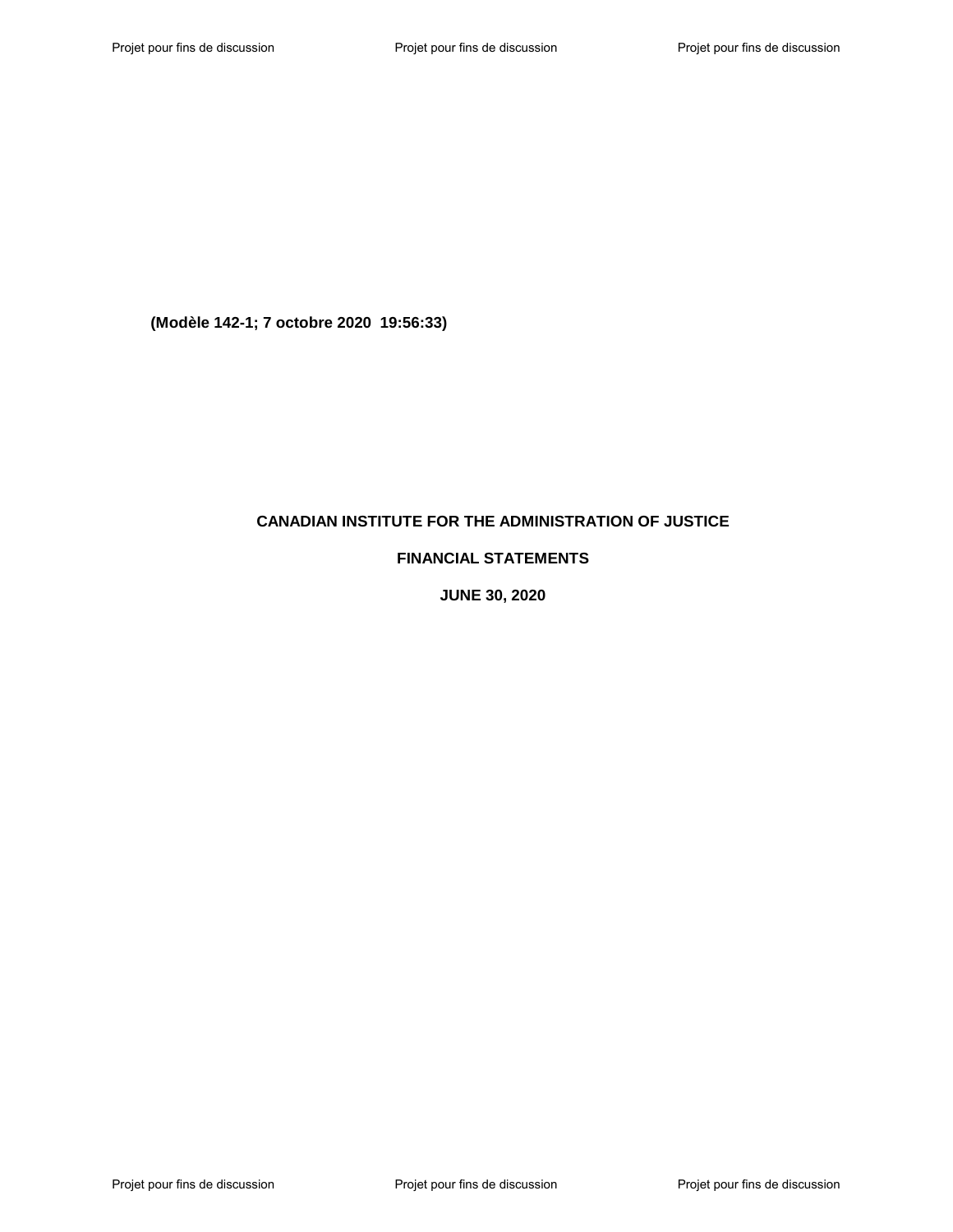# **CANADIAN INSTITUTE FOR THE ADMINISTRATION OF JUSTICE**

### **FINANCIAL STATEMENTS**

**JUNE 30, 2020**

# **SUMMARY**

| Independent Auditor's Report         |          |
|--------------------------------------|----------|
| Statement of Revenues and Expenses   |          |
| <b>Changes in Net Assets</b>         | 2        |
| <b>Balance Sheet</b>                 | 3        |
| <b>Cash Flow Statement</b>           | 4        |
| <b>Notes to Financial Statements</b> | $5 - 12$ |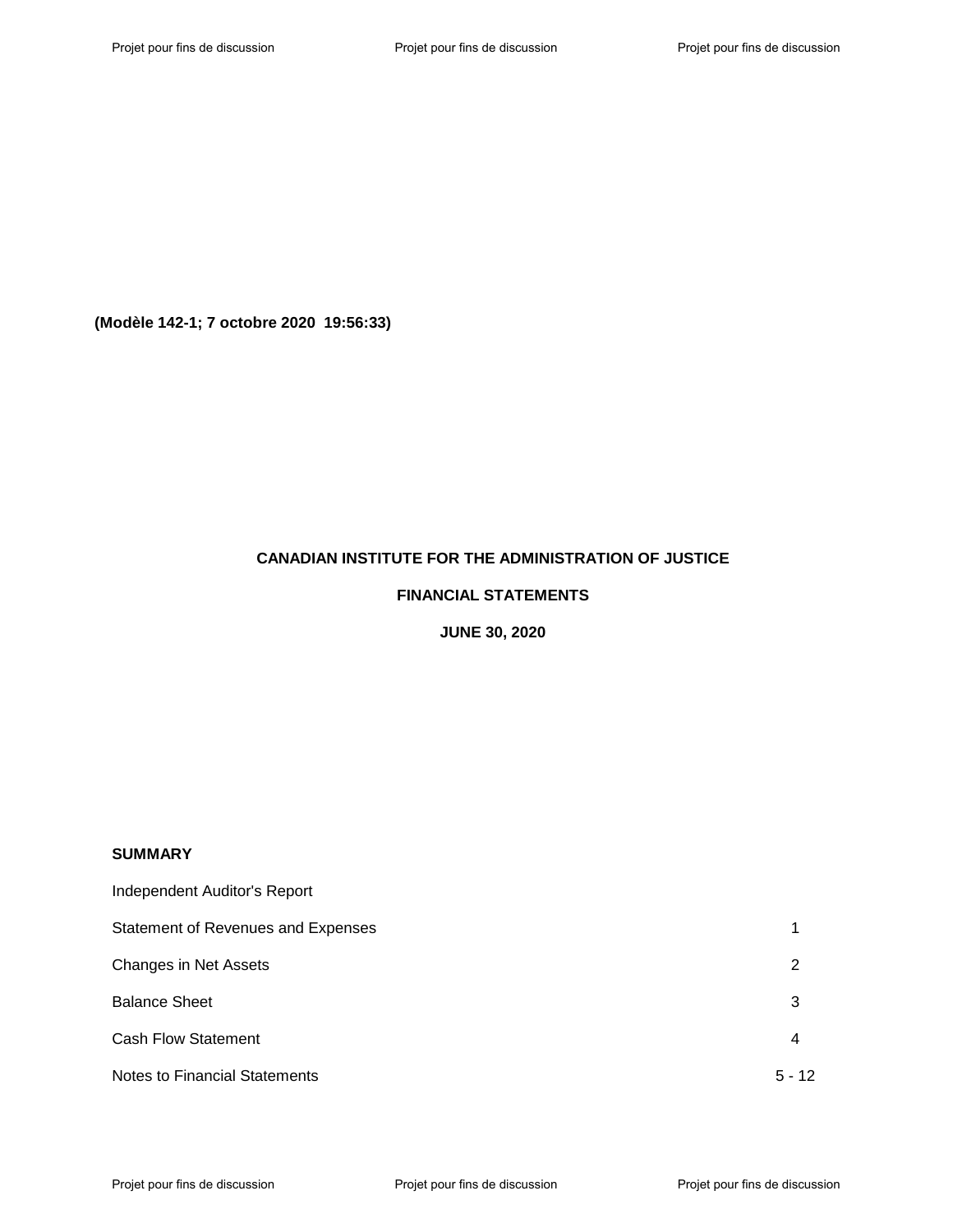### **INDEPENDENT AUDITOR'S REPORT**

To the Members of **CANADIAN INSITUTE OF THE ADMINISTRATION OF JUSTICE**

#### **Qualified Opinion**

We have audited the financial statements of **CANADIAN INSTITUTE FOR THE ADMINISTRATION OF JUSTICE** (the Organization), which comprise the balance sheet as at June 30, 2020, and the statements of revenues and expenses, changes in net assets and cash flows for the year then ended, and notes to the financial statements, including a summary of significant accounting policies.

In our opinion, except for the possible effects of the matter described in the Basis for Qualified Opinion section of our report, the accompanying financial statements present fairly, in all material respects, the financial position of the Organization as at June 30, 2020, and the results of its operations and its cash flows for the year then ended in accordance with Canadian accounting standards for not-for-profit organizations.

#### **Basis for Qualified Opinion**

In common with many charitable organizations, the Organization derives revenue from seminars and conferences and membership fees the completeness of which is not susceptible of satisfactory audit verification. Accordingly, our audit of these revenues was limited to the amounts recorded in the records of the Organization and we were not able to determine whether any adjustments might be necessary to recorded seminars and conferences revenues and membership fees, to the deficiency of revenues over expenses, to the changes in net assets and to the net assets.

We conducted our audit in accordance with Canadian generally accepted auditing standards. Our responsibilities under those standards are further described in the Auditor's Responsibilities for the Audit of the Financial Statements section of our report. We are independent of the Organization in accordance with the ethical requirements that are relevant to our audit of the financial statements in Canada, and we have fulfilled our other ethical responsibilities in accordance with these requirements. We believe that the audit evidence we have obtained is sufficient and appropriate to provide a basis for our qualified audit opinion.

#### **Emphasis of Matter - Prior Period Adjustment**

We draw to your attention Note 2 of the financial statements, which describes the prior period adjustment. Our opinion is not qualified in respect to this matter.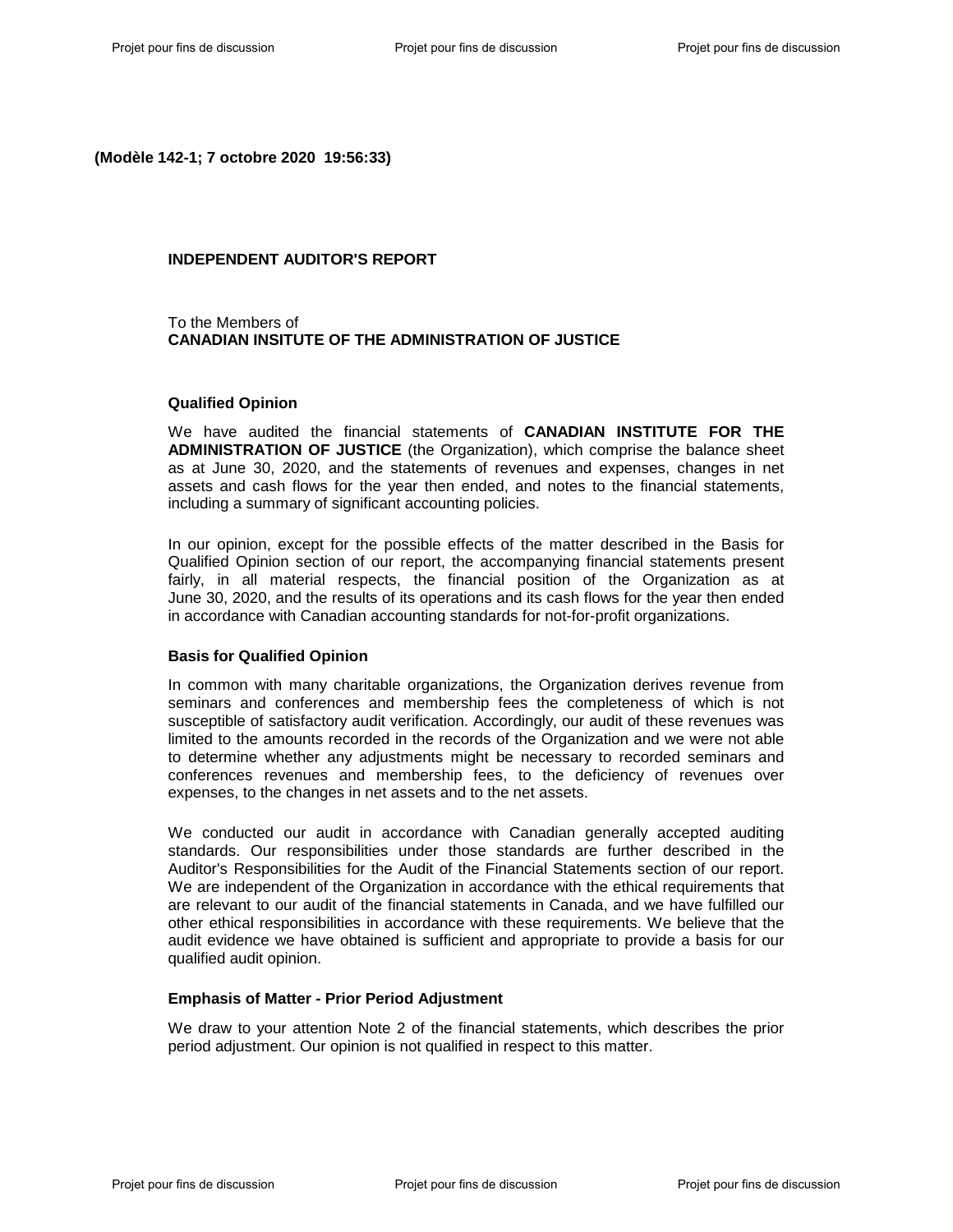#### **Emphasis of Matter - Subsequent Events and contingencies**

We draw to your attention Note 12 of the financial statements, which describes subsequent events and contingencies related to the global COVID-19 pandemic declared by the World Health Organization. Our opinion is not modified in respect of this matter.

### **Responsibilities of Management and Those Charged with Governance for the Financial Statements**

Management is responsible for the preparation and fair presentation of the financial statements in accordance with Canadian accounting standards for not-for-profit organizations, and for such internal control as management determines is necessary to enable the preparation of financial statements that are free from material misstatement, whether due to fraud or error.

In preparing the financial statements, management is responsible for assessing the Organization's ability to continue as a going concern, disclosing, as applicable, matters related to going concern and using the going concern basis of accounting unless management either intends to liquidate the Organization or to cease operations, or has no realistic alternative but to do so.

Those charged with governance are responsible for overseeing the Organization's financial reporting process.

#### **Auditor's Responsibilities for the Audit of the Financial Statements**

Our objectives are to obtain reasonable assurance about whether the financial statements as a whole are free from material misstatement, whether due to fraud or error, and to issue an auditor's report that includes our opinion. Reasonable assurance is a high level of assurance, but is not a guarantee that an audit conducted in accordance with Canadian generally accepted auditing standards will always detect a material misstatement when it exists. Misstatements can arise from fraud or error and are considered material if, individually or in the aggregate, they could reasonably be expected to influence the economic decisions of users taken on the basis of these financial statements.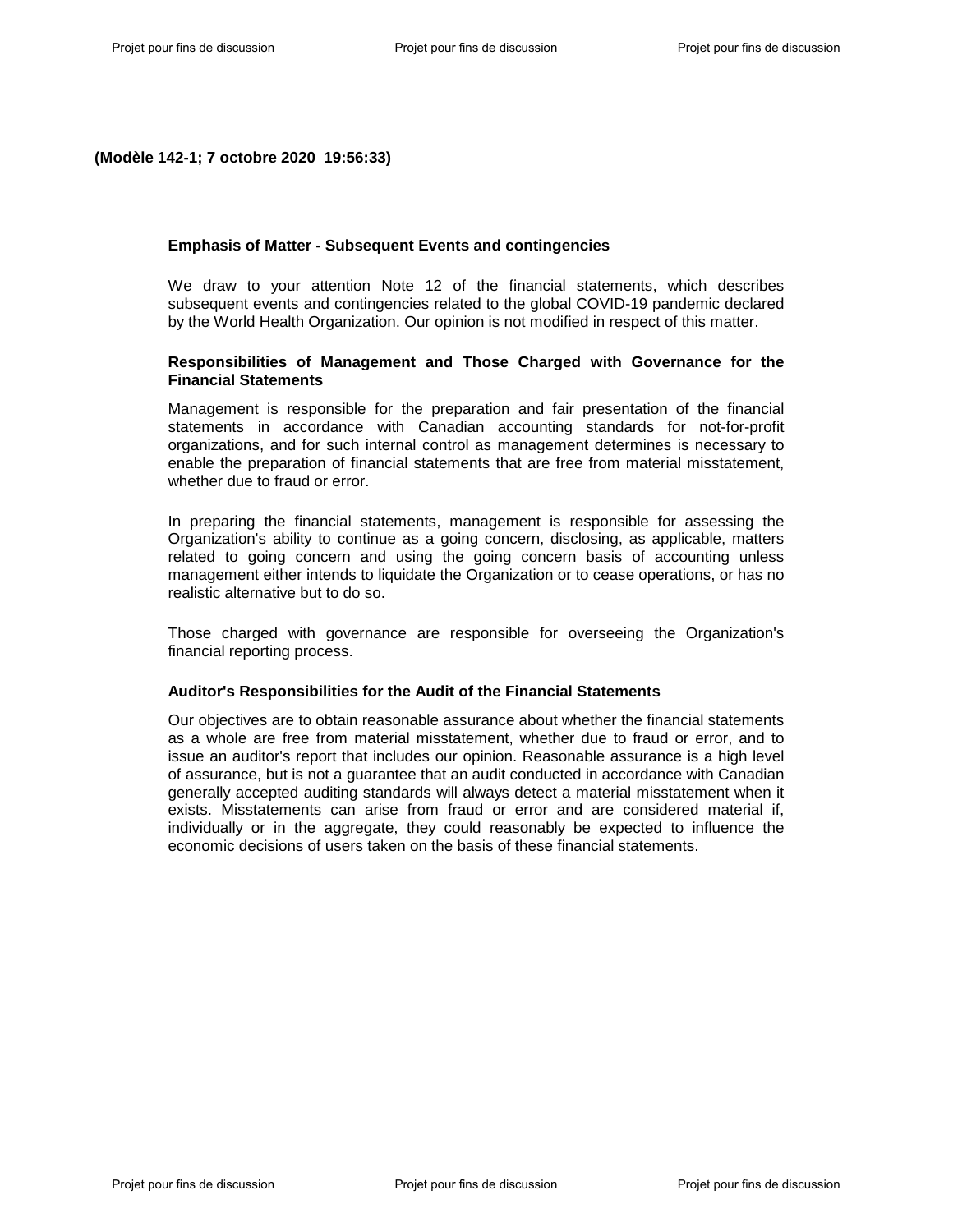As part of an audit in accordance with Canadian generally accepted auditing standards, we exercise professional judgment and maintain professional skepticism throughout the audit. We also:

- Identify and assess the risks of material misstatement of the financial statements, whether due to fraud or error, design and perform audit procedures responsive to those risks, and obtain audit evidence that is sufficient and appropriate to provide a basis for our opinion. The risk of not detecting a material misstatement resulting from fraud is higher than for one resulting from error, as fraud may involve collusion, forgery, intentional omissions, misrepresentations, or the override of internal control.
- Obtain an understanding of internal control relevant to the audit in order to design audit procedures that are appropriate in the circumstances, but not for the purpose of expressing an opinion on the effectiveness of the Organization's internal control.
- Evaluate the appropriateness of accounting policies used and the reasonableness of accounting estimates and related disclosures made by management.
- Conclude on the appropriateness of management's use of the going concern basis of accounting and, based on the audit evidence obtained, whether a material uncertainty exists related to events or conditions that may cast significant doubt on the Organization's ability to continue as a going concern. If we conclude that a material uncertainty exists, we are required to draw attention in our auditor's report to the related disclosures in the financial statements or, if such disclosures are inadequate, to modify our opinion. Our conclusions are based on the audit evidence obtained up to the date of our auditor's report. However, future events or conditions may cause the Organization to cease to continue as a going concern.
- Evaluate the overall presentation, structure and content of the financial statements, including the disclosures, and whether the financial statements represent the underlying transactions and events in a manner that achieves fair presentation.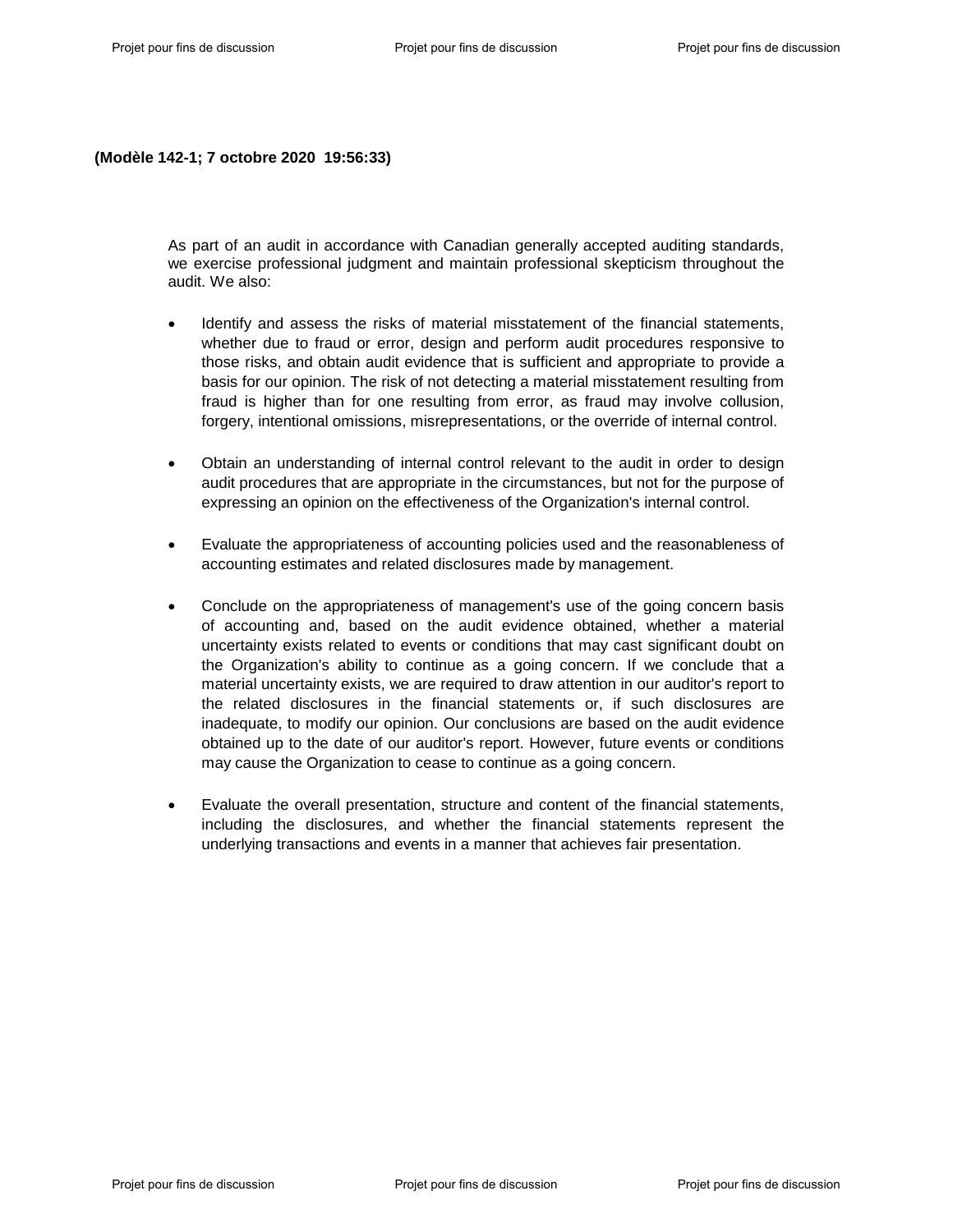We communicate with those charged with governance regarding, among other matters, the planned scope and timing of the audit and significant audit findings, including any significant deficiencies in internal control that we identify during our audit.

 $1$ 

Brossard

<sup>&</sup>lt;sup>1</sup> By CPA auditor, CA, public accountancy permit No. A103635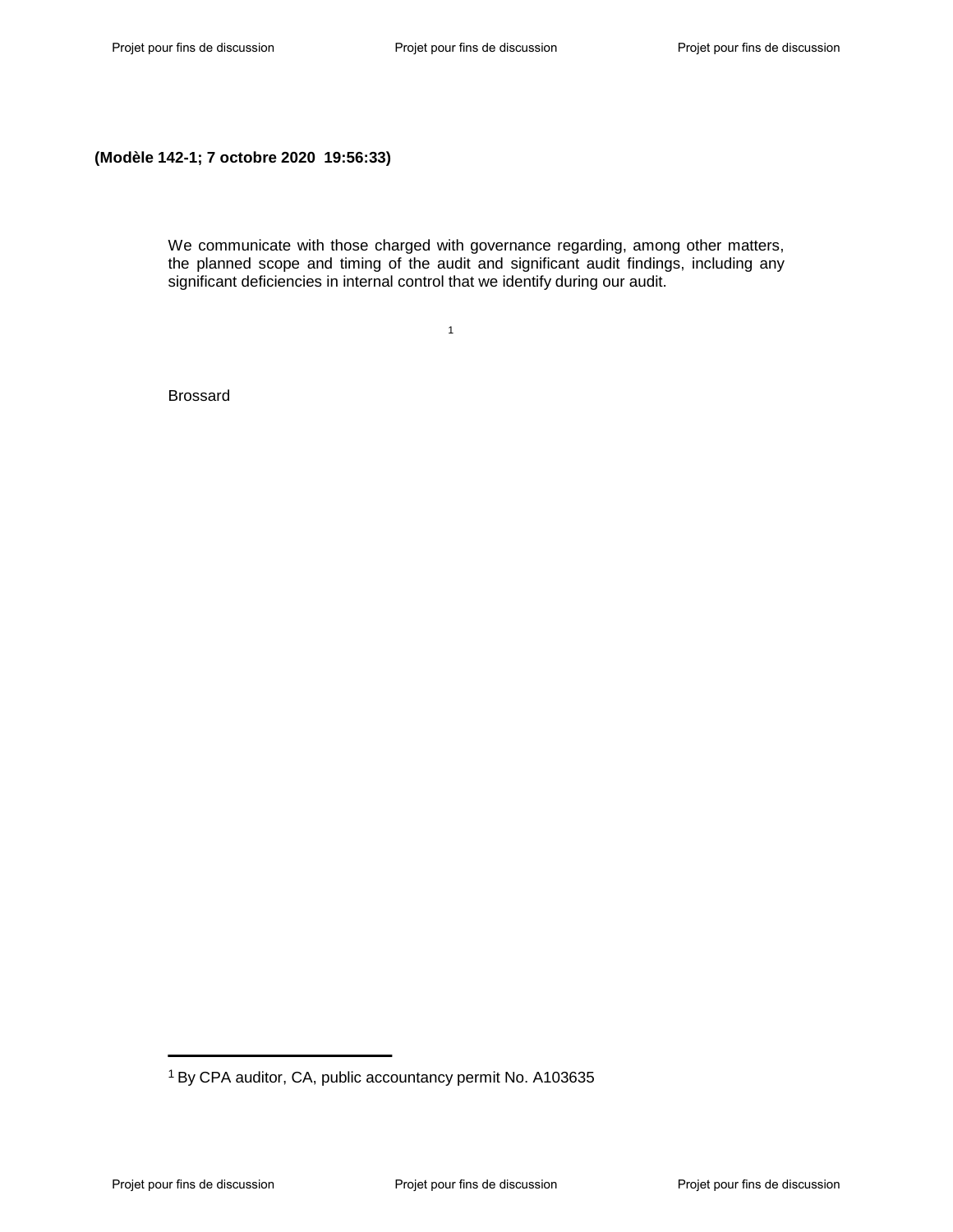# **STATEMENT OF REVENUES AND EXPENSES FOR THE YEAR ENDED JUNE 30, 2020 1**

| FOR THE YEAR ENDED JUNE 30, 2020                                                                 |              | 1                  |
|--------------------------------------------------------------------------------------------------|--------------|--------------------|
|                                                                                                  | 2020         | 2019<br>(Restated) |
|                                                                                                  | \$           | \$                 |
| <b>REVENUES</b>                                                                                  |              |                    |
| Grants related to seminars and conferences                                                       | 647,089      | 844,268            |
| Canada emergency wage subsidy (CEWS)                                                             | 78,539       |                    |
| Emploi-Quebec subsidy - PACME                                                                    | 13,441       |                    |
| Canada Summer Jobs subsidy                                                                       | 735          | 5,681              |
| Seminars and conferences                                                                         | 488,071      | 811,610            |
| Membership fees - regular members                                                                | 59,153       | 58,069             |
| Membership fees - institutional members                                                          | 12,858       | 10,809             |
| Net investments income                                                                           | 4,940        | 6,383              |
| Donations                                                                                        | 936          |                    |
|                                                                                                  | 1,305,762    | 1,736,820          |
| <b>SEMINAR AND CONFERENCE EXPENSES</b>                                                           | 1,258,064    | 1,797,692          |
| <b>EXCESS (DEFICIENCY) OF REVENUES OVER SEMINAR AND</b><br><b>CONFERENCE EXPENSES BEFORE NET</b> |              |                    |
| <b>ADMINISTRATIVE EXPENSES</b>                                                                   | 47,698       | (60, 872)          |
| <b>NET ADMINISTRATIVE EXPENSES</b>                                                               |              |                    |
| Salaries and fringe benefits                                                                     | 523,777      | 489,455            |
| Service fees (note 4)                                                                            | 86,806       | 60,678             |
| <b>Administration fees</b>                                                                       | 69,006       | 86,936             |
| Rent                                                                                             | 34,981       | 5,830              |
| Auditing and accounting fees                                                                     | 31,941       | 23,773             |
| Research fellowship<br><b>Board of Directors</b>                                                 | 8,500        | 8,500<br>18,943    |
| Amortization of capital assets                                                                   | 6,976<br>163 |                    |
| Administrative expenses allocated to seminars and                                                |              |                    |
| conferences (note 5)                                                                             | (700,000)    | (640,000)          |
|                                                                                                  | 62,150       | 54,115             |
| DEFICIENCY OF REVENUES OVER EXPENSES                                                             | (14, 452)    | (114, 987)         |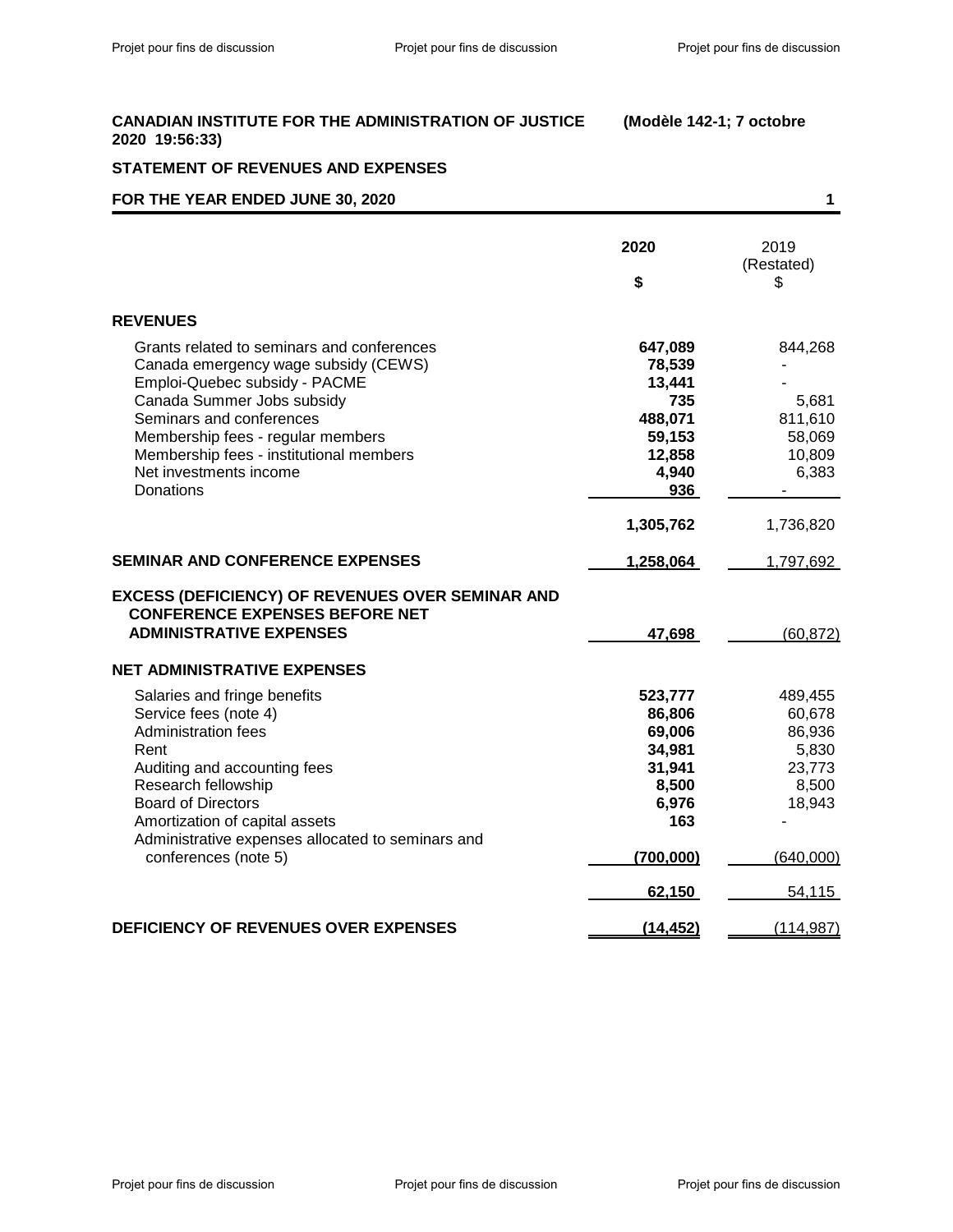# **CHANGES IN NET ASSETS**

| FOR THE YEAR ENDED JUNE 30, 2020     |           | 2                  |
|--------------------------------------|-----------|--------------------|
|                                      | 2020      | 2019<br>(Restated) |
|                                      | \$        | \$                 |
| <b>BALANCE, BEGINNING OF YEAR</b>    |           |                    |
| AS PREVIOUSLY REPORTED               | 409,496   | 496,372            |
| PRIOR PERIOD ADJUSTMENT (note 2)     | (77, 758) | (49, 647)          |
| AS RESTATED                          | 331,738   | 446,725            |
| DEFICIENCY OF REVENUES OVER EXPENSES | (14, 452) | (114, 987)         |
| <b>BALANCE, END OF YEAR</b>          | 317,286   | 331,738            |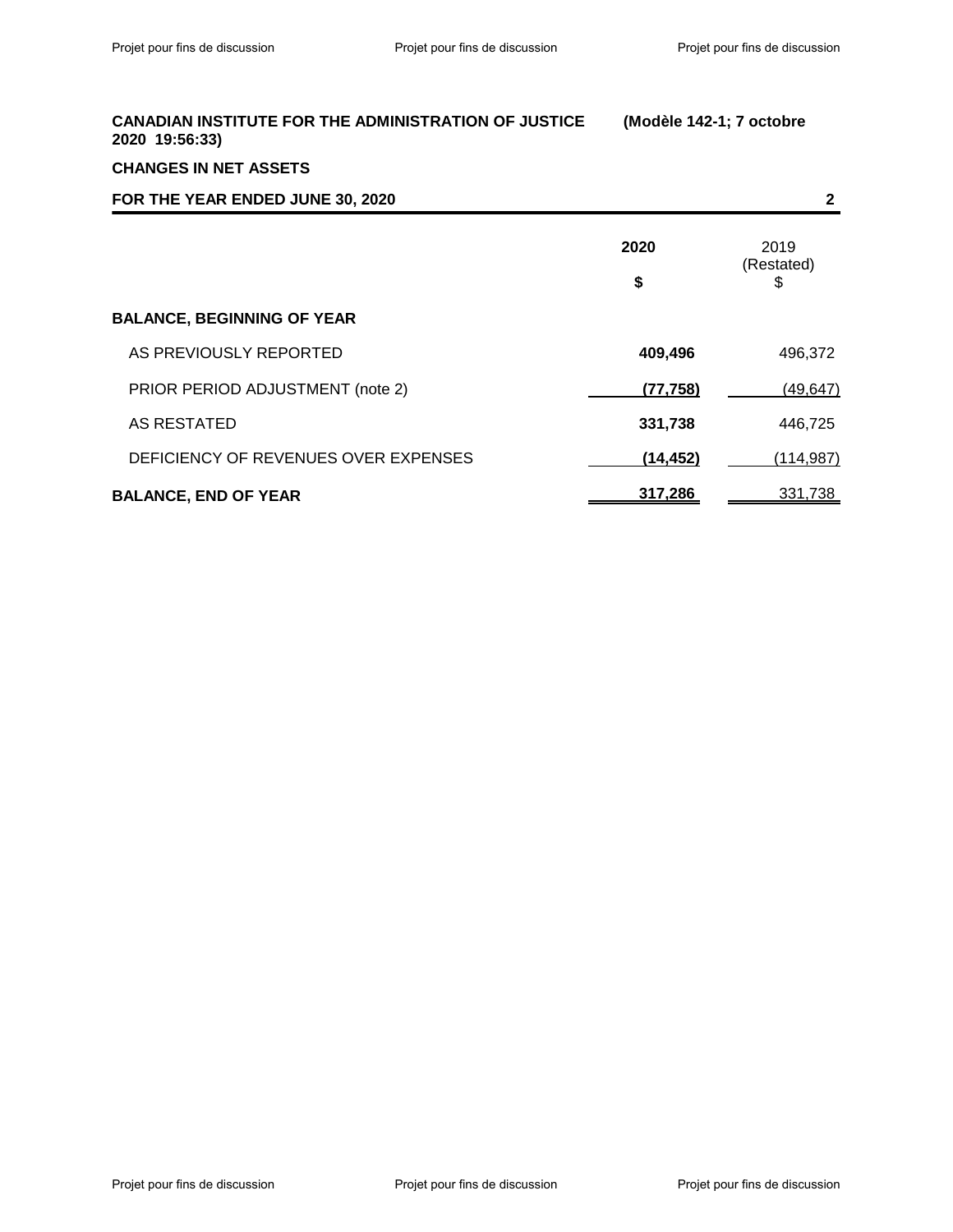# **BALANCE SHEET**

| <b>JUNE 30, 2020</b>                                                                                                                                |                                                  | $\mathbf{3}$                                    |
|-----------------------------------------------------------------------------------------------------------------------------------------------------|--------------------------------------------------|-------------------------------------------------|
| <b>ASSETS</b>                                                                                                                                       | 2020<br>\$                                       | 2019<br>(Restated)<br>\$                        |
| <b>CURRENT ASSETS</b><br>Cash<br>Accounts receivable (note 6)<br>Prepaid expenses for incomplete seminars and conferences<br>Other prepaid expenses | 188,523<br>116,284<br>41,787<br>4,741<br>351,335 | 54,162<br>665,031<br>30,000<br>3,513<br>752,706 |
| INVESTMENT, at fair value (note 7)                                                                                                                  | 137,647                                          | 139,811                                         |
| FIXED ASSETS (note 8)                                                                                                                               | 1,463                                            |                                                 |
|                                                                                                                                                     | 490,445                                          | 892,517                                         |
| <b>LIABILITIES</b>                                                                                                                                  |                                                  |                                                 |
| <b>CURRENT LIABILITIES</b><br>Accounts payable (note 9)<br>Deferred revenue from incomplete seminars and conferences<br>Prepaid membership fees     | 78,871<br>8,750<br>45,538<br>133,159             | 409,448<br>110,238<br>41,093<br>560,779         |
| LONG-TERM DEBT (note 10)                                                                                                                            | 40,000                                           |                                                 |
|                                                                                                                                                     | 173,159                                          | 560,779                                         |
| <b>NET ASSETS</b>                                                                                                                                   |                                                  |                                                 |
| <b>UNRESTRICTED</b>                                                                                                                                 | 317,286                                          | 331,738                                         |
|                                                                                                                                                     | 490,445                                          | 892,517                                         |

# **Approved by,**

Date

Date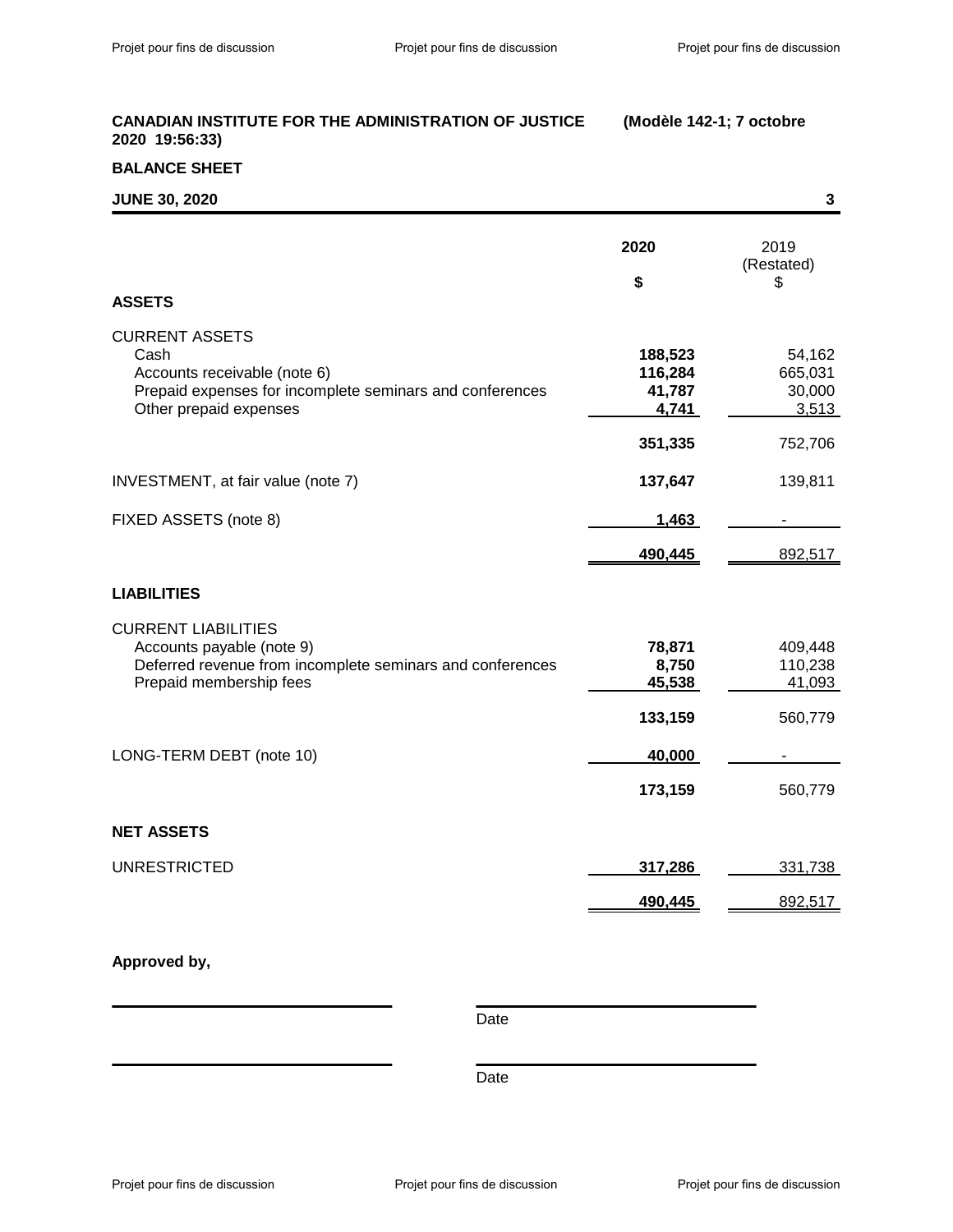# **CASH FLOW STATEMENT**

| FOR THE YEAR ENDED JUNE 30, 2020                                                                                                                        |                                      | 4                                 |
|---------------------------------------------------------------------------------------------------------------------------------------------------------|--------------------------------------|-----------------------------------|
|                                                                                                                                                         | 2020<br>\$                           | 2019<br>(Restated)<br>S           |
| <b>OPERATING ACTIVITIES</b>                                                                                                                             |                                      |                                   |
| Deficiency of revenues over expenses                                                                                                                    | (14, 452)                            | (114, 987)                        |
| Non-cash items:<br>Amortization of fixed assets<br>Loss on change in fair value of investment<br>Net change in non-cash working capital items (note 14) | 163<br>2,164<br>(12, 125)<br>108,112 | 4,630<br>(110, 357)<br>(150, 226) |
|                                                                                                                                                         | 95,987                               | (260, 583)                        |
| <b>INVESTING ACTIVITIES</b>                                                                                                                             |                                      |                                   |
| Acquisition of investments<br>Cashing of investments<br>Acquisition of fixed assets                                                                     | (1,626)<br>(1,626)                   | (9,078)<br>100,000<br>90,922      |
| <b>FINANCING ACTIVITY</b>                                                                                                                               |                                      |                                   |
| Repayment of long-term debt                                                                                                                             | 40,000                               |                                   |
| <b>INCREASE (DECREASE) IN CASH AND CASH EQUIVALENTS</b>                                                                                                 | 134,361                              | (169, 661)                        |
| CASH AND CASH EQUIVALENTS, BEGINNING OF YEAR                                                                                                            | 54,162                               | 223,823                           |
| CASH AND CASH EQUIVALENTS, END OF YEAR                                                                                                                  | 188,523                              | 54,162                            |

Cash and cash equivalents consist of cash.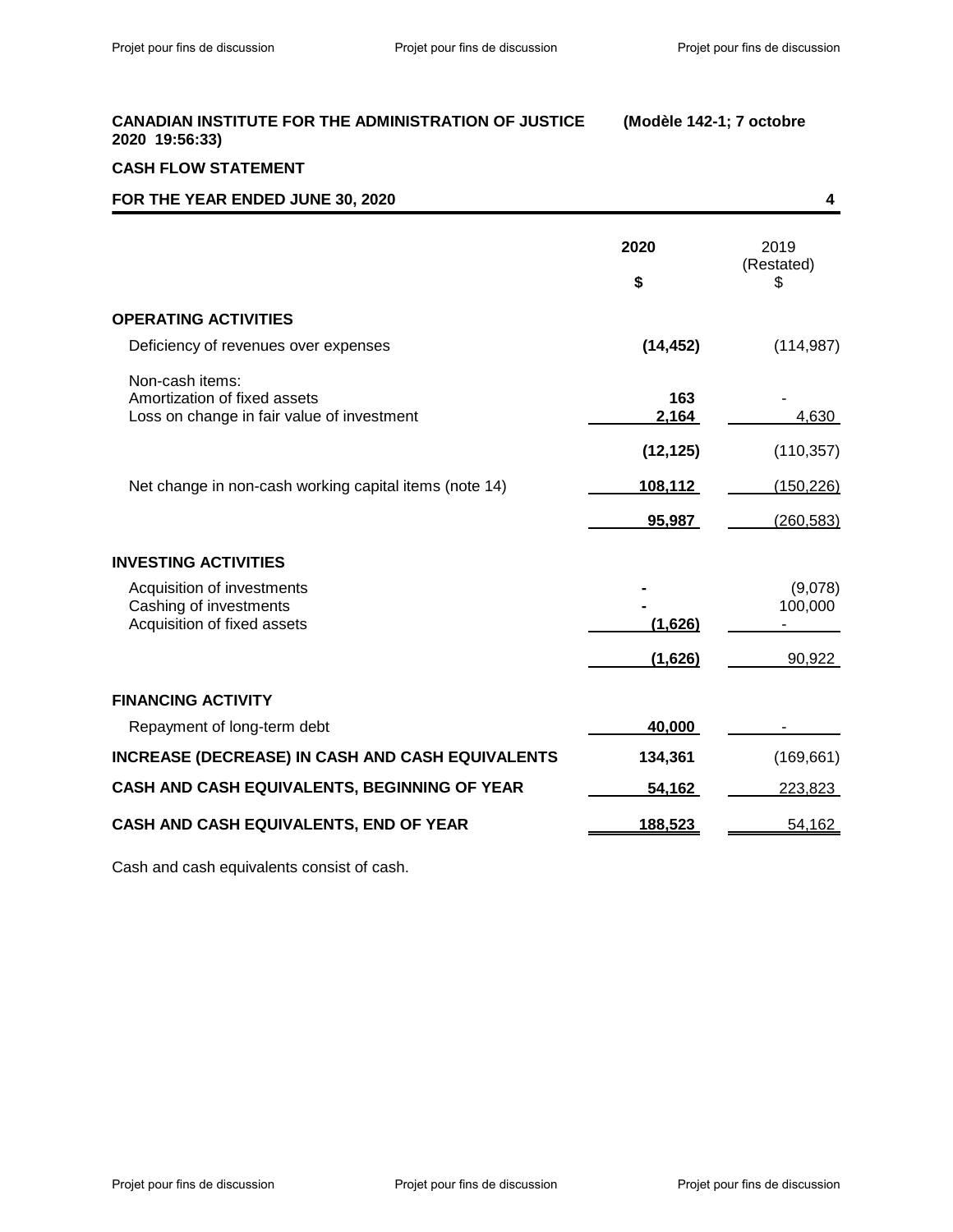#### **NOTES TO FINANCIAL STATEMENTS**

#### **JUNE 30, 2020 5**

### **1. LEGAL FORM AND PURPOSE OF THE ORGANIZATION**

The Canadian Institute for the Administration of Justice, incorporated under the "Canada Not-for-Profit Corporations Act", assists in the acquisition and dissemination of knowledge with regard to the administration of justice in Canada. It is a registered charity under the "Income Tax Act".

### **2. PRIOR PERIOD ADJUSTMENT**

The Organization discovered that some grants related to seminars and conferences incurred for the year ended June 30, 2019 were overstated by \$30,000 and some travel and representation expenses were understated by \$40,657. As a result, the net assets as at July 1, 2019 were reduced by \$70,657 and the financial statements as at June 30, 2019 have been restated. The grants related to seminars and conferences expenses appearing for year ended June 30, 2019 decreased from \$1,766,820 to \$1,736,820, the seminar and conference expenses increased from \$1,757,035 to \$1,797,692 and the balance of the deficiency of revenues over expenses was reduced from \$44,330 to \$114,987. Furthermore, the accounts receivable as well as the current assets on the Balance Sheet as at June 30, 2019 have been reduced by \$47,805 each and the accounts payable as well as the current liabilities have been increased by \$22,852 each.

The Organization also discovered that some travel and representation expenses were understated by \$7,101 for the year ended June 30, 2018. As a result, the net assets as at July 1, 2019 were reduced by \$7,101.

#### **3. SIGNIFICANT ACCOUNTING POLICIES**

The Organization applies the Canadian accounting standards for not-for-profit organizations.

### **USE OF ESTIMATES**

The preparation of financial statements requires management to make estimates and assumptions that affect the reported amount of assets and liabilities and the reported amounts of revenues and expenses for the periods covered. The main estimates relate to the fair value of investments in mutual funds.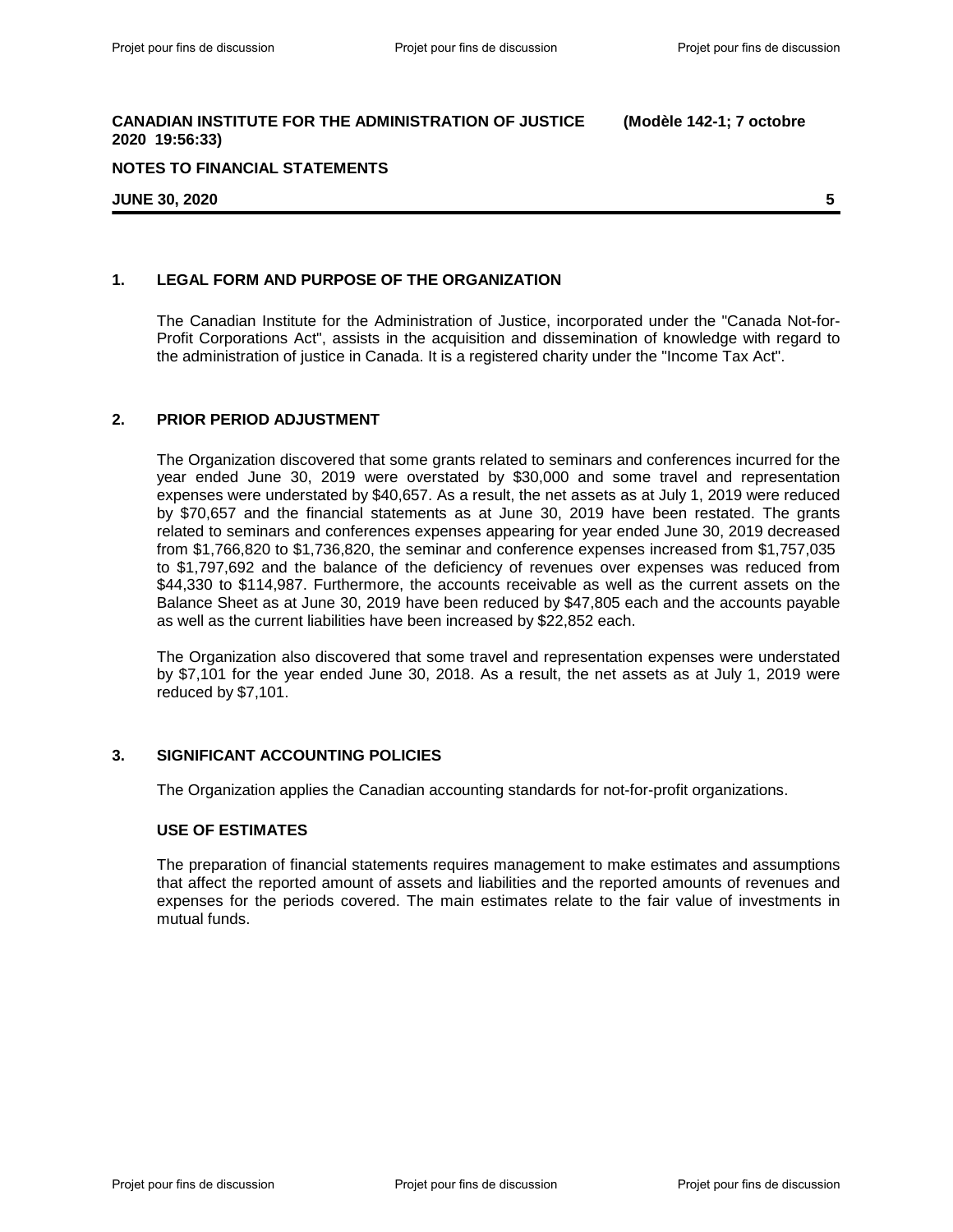#### **NOTES TO FINANCIAL STATEMENTS**

**JUNE 30, 2020 6**

### **3. SIGNIFICANT ACCOUNTING POLICIES (continued)**

#### **REVENUE RECOGNITION**

The Organization follows the deferral method of accounting for contributions. Under this method, contributions restricted for future period expenses are deferred and recognized as revenue in the year in which the related expenses are incurred. Unrestricted contributions are recognized as revenue when received or receivable, if the amount to be received can be reasonably estimated and the collection is reasonably assured.

Because of the uncertainty surrounding the collectability of grants related to seminars and conferences, the Organization recognizes them when they are received.

Seminars and conferences revenues are recognized in accordance with the agreement between the parties, when the seminars and conferences take place, fees are fixed or determinable and collection is reasonably assured. The liability relating to the received but unearned portion of revenues from seminars and conferences is recognized in the balance sheet under "Deferred revenue from incomplete seminars and conferences".

Membership fees are accounted for using the accrual method of accounting in the year relating to the membership fees. Membership fees from regular and institutional members cover a period of one year and are made at any time during the year. These revenues are recognized on a straightline basis over the term of the membership. Therefore, the amounts collected for the financial year subsequent to the date of the financial statements are deferred and presented as a liability in the balance sheet under "Prepaid membership fees".

Net investments income include distributions from the net income of investments in mutual funds and changes in fair value. Income of investments is recognized upon distribution. Changes in fair value are recognized when they occur.

#### **INCOMPLETE SEMINAR AND CONFERENCE EXPENSES**

Expenses for seminars and conferences are deferred until their completion. Upon completion of a seminar or conference, the expenses are recognized in the income statement as seminar and conference expenses. Expenses from these projects are deferred and described as "Prepaid expenses for incomplete seminars and conferences" in the balance sheet.

#### **CASH AND CASH EQUIVALENTS**

The Organization's policy is to present bank balances, including bank overdrafts with balances that fluctuate frequently from being positive to overdrawn, under cash and cash equivalents.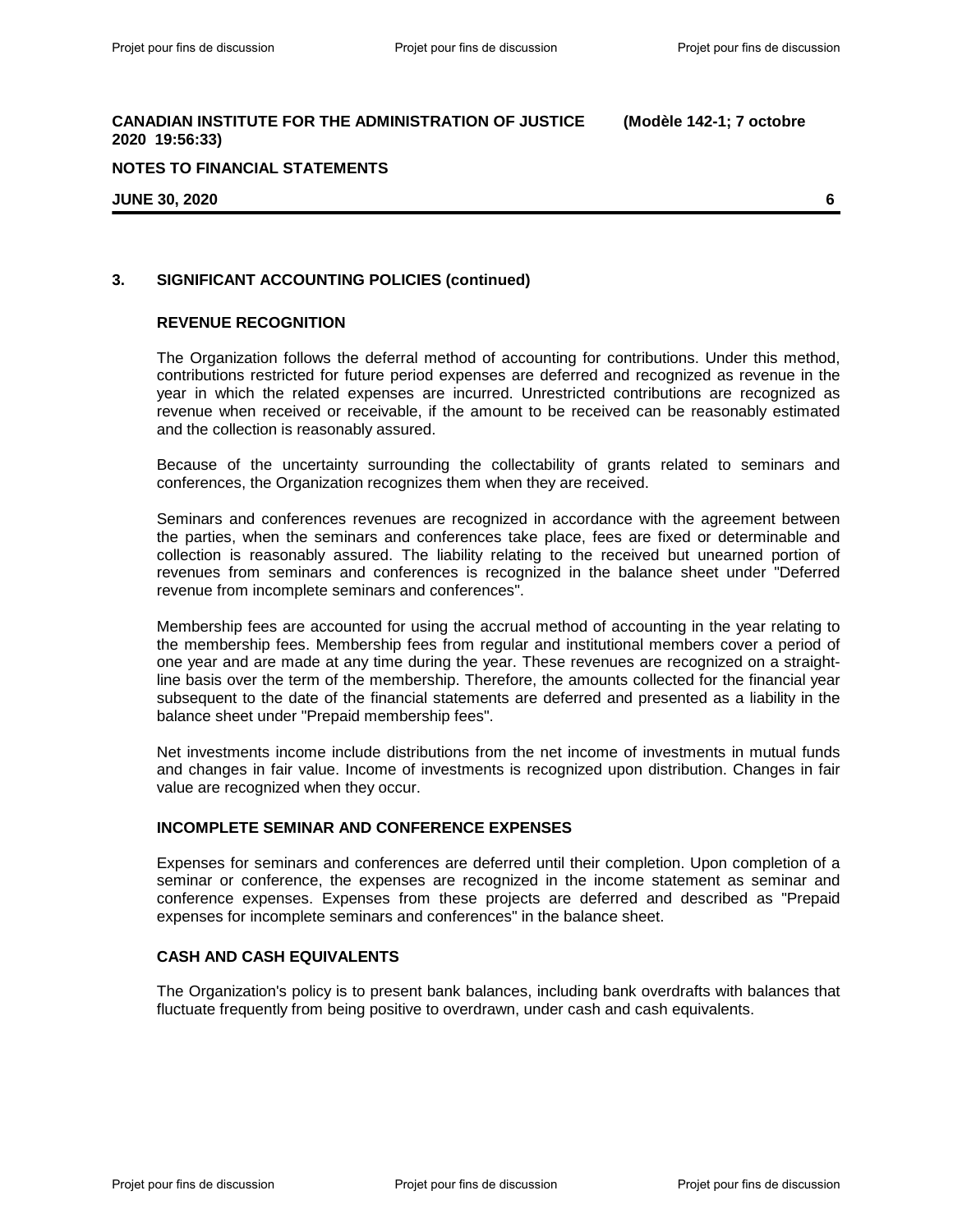#### **NOTES TO FINANCIAL STATEMENTS**

#### **JUNE 30, 2020 7**

### **3. SIGNIFICANT ACCOUNTING POLICIES (continued)**

#### **FINANCIAL INSTRUMENTS**

#### *Initial and subsequent measurement*

The Organization initially measures its financial assets and liabilities at fair value, except for certain related party transactions that are measured at the carrying amount or exchange amount, as appropriate.

The Organization subsequently measures all its financial assets and liabilities at cost or amortized cost, except for investments in equity instruments that are quoted in an active market, which are measured at fair value. Changes in fair value of these financial instruments are recognized in net income in the period incurred.

Financial assets measured at amortized cost include cash, seminar and conferences and advances receivable.

Investments in mutual funds are recognized at fair value.

Financial liabilities measured at amortized cost include accounts payable and accrued liabilities, except fringe benefits, prepaid membership fees and long-term debt.

#### *Impairment*

For financial assets measured at cost or amortized cost, the Organization determines whether there are indications of possible impairment. When there is an indication of impairment, and the Organization determines that a significant adverse change has occurred during the period in the expected timing or amount of future cash flows, a write-down is recognized in net income. A previously recognized impairment loss may be reversed. The carrying amount of the financial asset may not be greater than the amount that would have been reported at the date of the reversal had the impairment not been recognized previously. The amount of the reversal is recognized in net income.

#### *Transaction costs*

Transaction costs related to financial instruments that will be subsequently measured at fair value are recognized in net income in the period incurred. Transaction costs related to financial instruments subsequently measured at amortized cost are included in the original cost of the asset or liability and recognized in net income over the life of the instrument using effective interest method.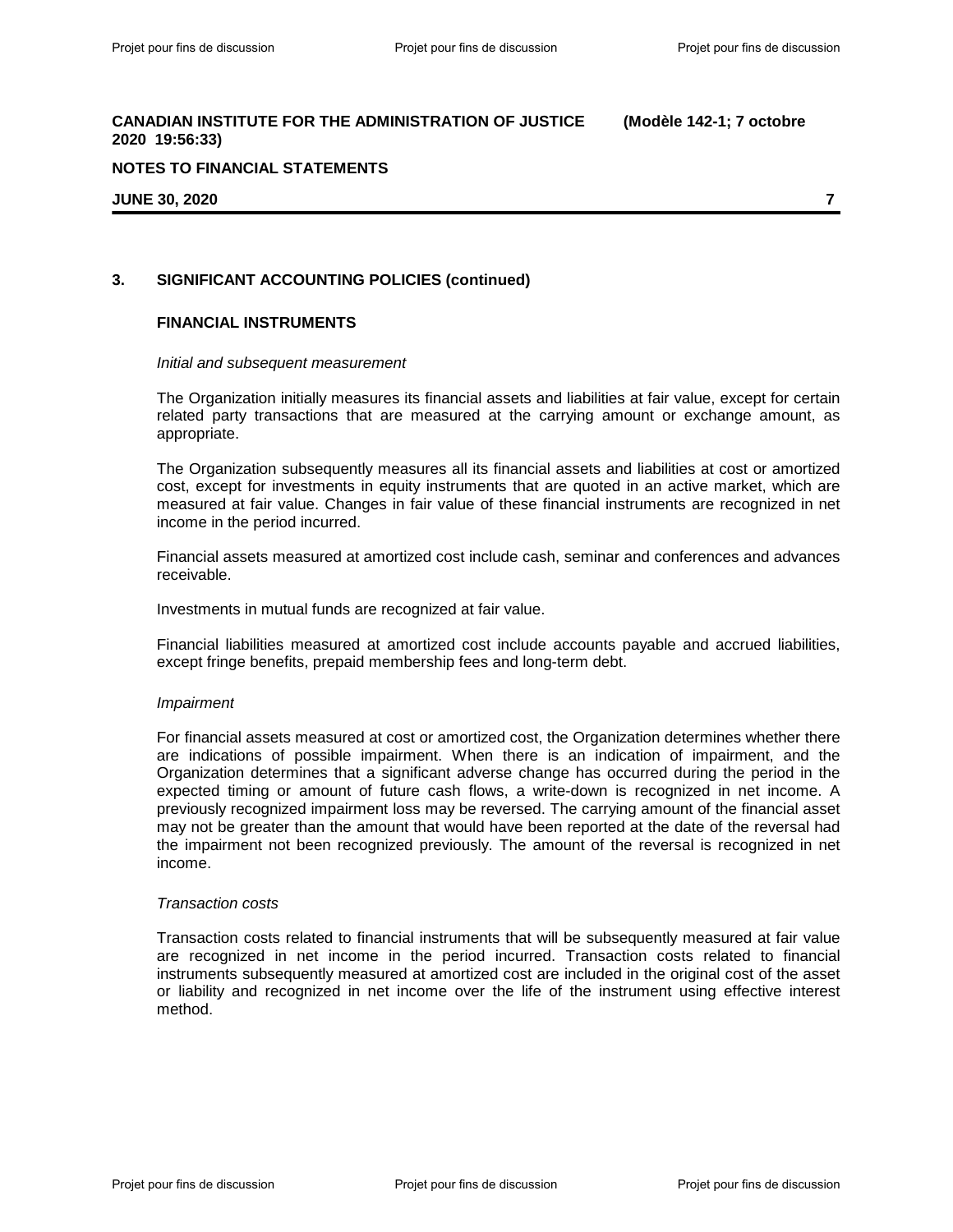#### **NOTES TO FINANCIAL STATEMENTS**

#### **JUNE 30, 2020 8**

### **3. SIGNIFICANT ACCOUNTING POLICIES (continued)**

#### **FIXED ASSETS**

Computer equipment are accounted for at cost. Amortization is calculated on their estimated useful lives using the diminishing balance method at the rate of 20%.

#### **IMPAIRMENT OF LONG-LIVED ASSETS**

Fixed assets are tested for recoverability whenever events or changes in circumstances indicate that their carrying amount may not be recoverable. An impairment loss is recognized when the carrying amount of the asset exceeds the sum of the undiscounted cash flows resulting from its use and eventual disposition. The impairment loss is measured as the amount by which the carrying amount of the long-lived asset exceeds its fair value.

#### **4. SERVICE FEES**

The Organization is the Action Committee on Access to Justice in Civil and Family Matters' trustee. As such, the Organization manages funds coming from law societies and other sponsors on behalf of the Committee. The Committee hires a consulting firm, to handle their communications and facilitate meetings. Services fees include all honorarium provided during the year. The Organization incurred service fees with this consulting firm for an amount of \$73,726 (\$57,186 in 2019). Service fees also include expenses of Faculty Advisor honorarium.

#### **5. ADMINISTRATIVE EXPENSES ALLOCATED TO SEMINARS AND CONFERENCES**

The Organization allocates certain administrative expenses to the projects by identifying the appropriate basis of allocating each component expense, and applies that basis consistently each year. Thus, salaries and fringe benefits are allocated proportionately to hours spent on administrative and project activities.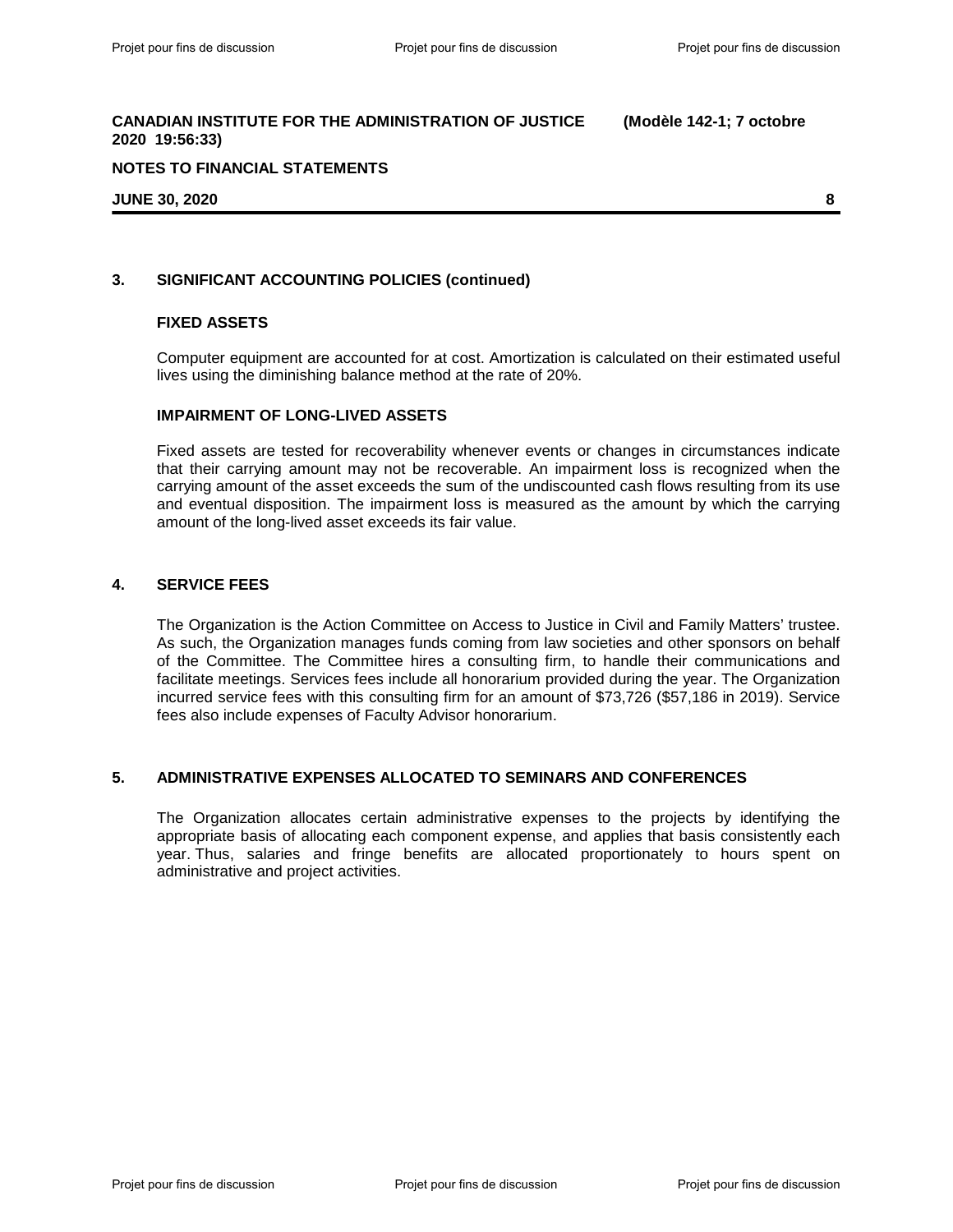| CANADIAN INSTITUTE FOR THE ADMINISTRATION OF JUSTICE | (Modèle 142-1; 7 octobre |
|------------------------------------------------------|--------------------------|
| 2020 19:56:33)                                       |                          |

# **NOTES TO FINANCIAL STATEMENTS**

| <b>JUNE 30, 2020</b> |  |
|----------------------|--|
|                      |  |

### **6. ACCOUNTS RECEIVABLE**

|                               | 2020<br>\$ | 2019<br>\$ |
|-------------------------------|------------|------------|
| Seminars and conferences      | 78,010     | 619,326    |
| Government remittances        | 6,465      | 44,384     |
| Advances, without interest    | 180        | 1,321      |
| Canada emergency wage subsidy | 17,453     | ٠          |
| Emploi-Québec subsidy         | 13.441     |            |
| Canada Summer Jobs subsidy    | 735        |            |
|                               | 116.284    | 665,031    |

# **7. INVESTMENT**

|              | 2020<br>œ<br>Ð | 2019<br>\$ |
|--------------|----------------|------------|
| Mutual funds | 137,647        | 139,811    |

# **8. FIXED ASSETS**

|    |                                        |       | 2020                               |                          | 2019                     |
|----|----------------------------------------|-------|------------------------------------|--------------------------|--------------------------|
|    |                                        | Cost  | <b>Accumulated</b><br>amortization | <b>Net</b><br>book value | <b>Net</b><br>book value |
|    |                                        | \$    |                                    | 5                        | \$                       |
|    | Computer equipment                     | 1,626 | 163                                | 1,463                    |                          |
|    |                                        |       |                                    |                          |                          |
| 9. | <b>ACCOUNTS PAYABLE</b>                |       |                                    |                          |                          |
|    |                                        |       |                                    | 2020                     | 2019                     |
|    |                                        |       |                                    | \$                       | \$                       |
|    | Trades payable and accrued liabilities |       |                                    | 42,758                   | 371,682                  |
|    | Salaries and vacations                 |       |                                    | 34,349                   | 36,680                   |
|    | Fringe benefits                        |       |                                    | 1,764                    | 1,086                    |
|    |                                        |       |                                    | 78,871                   | 409.448                  |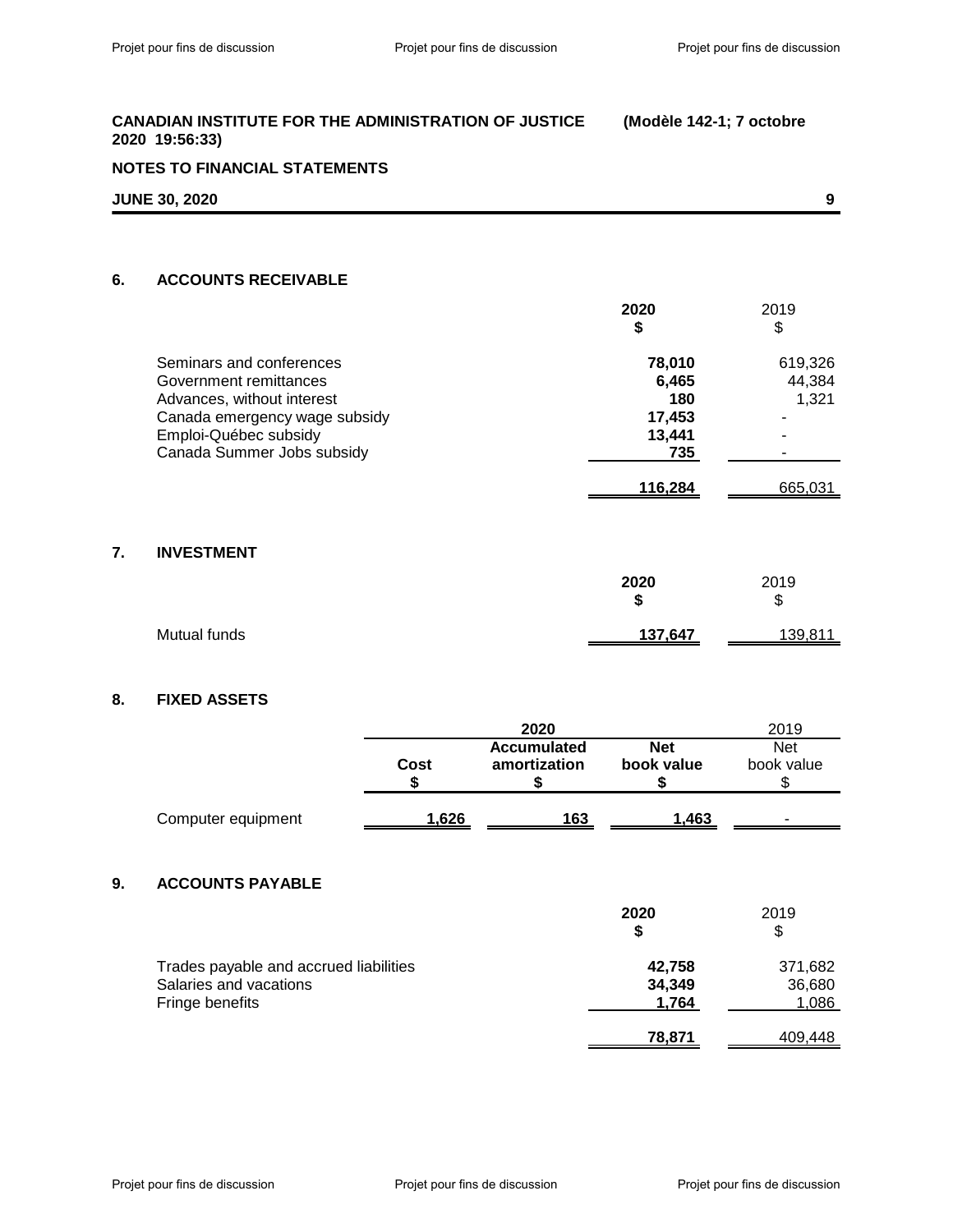|     | <b>NOTES TO FINANCIAL STATEMENTS</b>                                                                                                                                                                        |            |            |  |
|-----|-------------------------------------------------------------------------------------------------------------------------------------------------------------------------------------------------------------|------------|------------|--|
|     | <b>JUNE 30, 2020</b>                                                                                                                                                                                        |            | 10         |  |
| 10. | <b>LONG-TERM DEBT</b>                                                                                                                                                                                       | 2020<br>\$ | 2019<br>\$ |  |
|     | Canada Emergency Business Account (CEBA), interest-<br>free Ioan, secured by the Government of Canada, and<br>includes up to \$10,000 in loan forgiveness if \$30,000 is<br>repaid before December 31, 2022 | 40,000     |            |  |

# **11. CONTRACTUAL OBLIGATIONS**

The commitments of the Organization under leases agreement for the rent of a local and a photocopier to \$134,142. The instalments over the next four years are the following:

| 2021 | 35,717 |
|------|--------|
| 2022 | 33,337 |
| 2023 | 32,544 |
| 2024 | 32,544 |

#### **12. SUBSEQUENT EVENTS AND CONTINGENCIES**

In March 2020, the World Health Organization declared the outbreak of a novell coronavirus (COVID-19) as a global pandemic, which continues to spread in Canada and around the world.

The Organization is aware in its operations as a result of the COVID-19 crisis.

Management is uncertain of the effects of these changes on its financial statements and belives that any disturbance may be temporary, however, there is uncertainty about the length and potential impact of the disturbance.

As a result, we are unable to estimate the potential impact on the Organization's operations as at the date of these financial statements.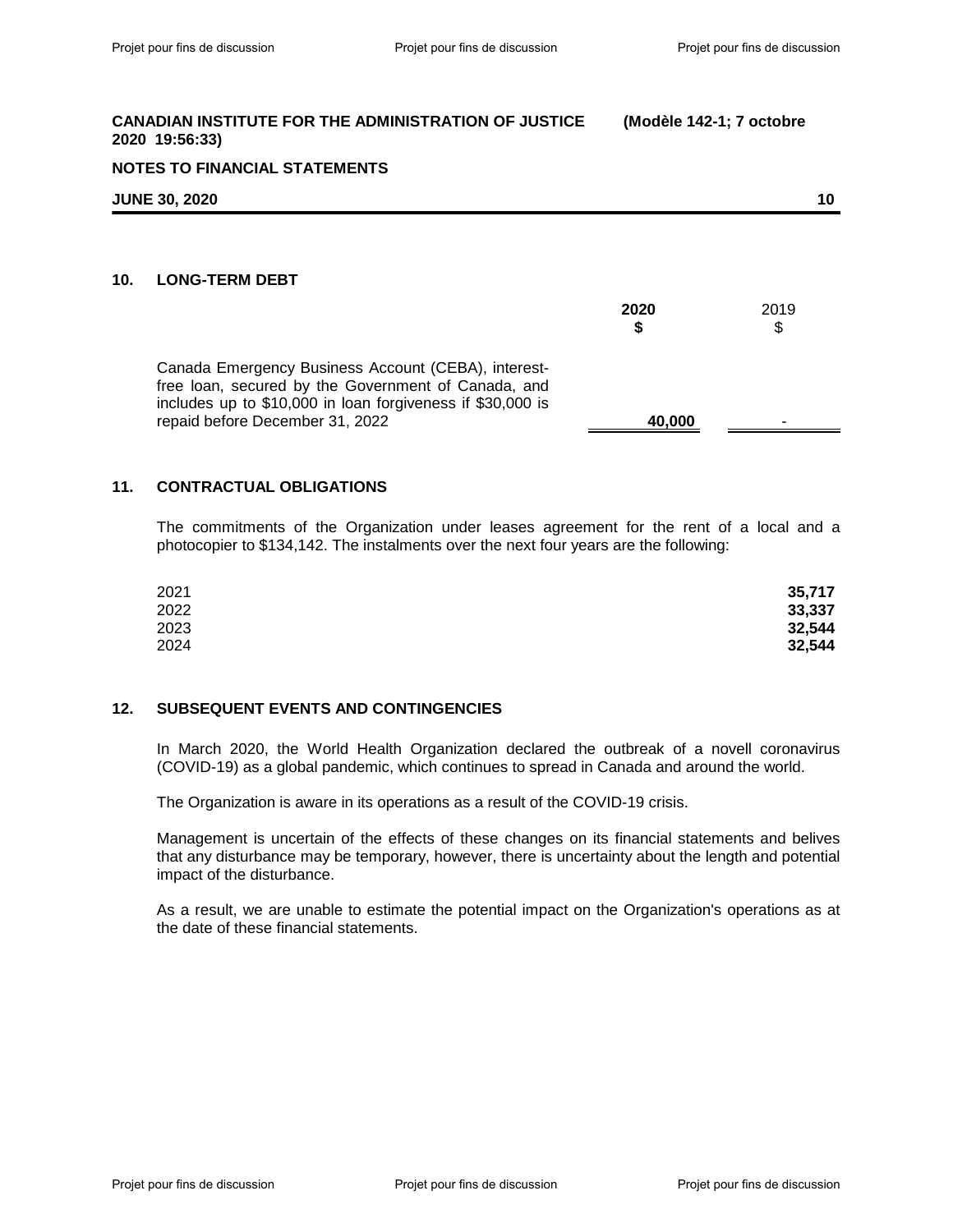### **NOTES TO FINANCIAL STATEMENTS**

**JUNE 30, 2020 11**

#### **13. FINANCIAL INSTRUMENTS**

#### **FINANCIAL RISKS**

The Organization is exposed to various risks through its financial instruments, without being exposed to concentrations of risk. The main risks are broken down below.

### **CREDIT RISK**

Credit risk is the risk that one party to a financial asset will cause a financial loss for the Organization by failing to discharge an obligation. The Organization's credit risk is mainly related to seminars and conferences and advances receivable.

#### **MARKET RISK**

Market risk is the risk that the fair value or future cash flows of the Organization's financial instruments will fluctuate because of changes in market prices. Some of the Organization's financial instruments expose it to this risk, which comprises currency risk, interest rate risk and other price risk.

#### **INTEREST RATE RISK**

Interest rate risk is the risk that the fair value or future cash flows of a financial instrument will fluctuate because of changes in interest rates. The Organization is exposed to interest rate risk on its fixed and floating interest rate financial instruments. Fixed interest rate instruments subject the Organization to a fair value risk, since fair value fluctuates inversely to changes in market interest rates. Floating interest rate instruments subject the Organization to related cash flow risk.

#### **OTHER PRICE RISK**

Other price risk is the risk that the fair value or future cash flows of a financial instrument will fluctuate because of changes in market prices (other than those arising from interest rate risk or currency risk), whether those changes are caused by factors specific to the individual financial instrument or its issuer, or factors affecting all similar financial instruments traded in the market. The Organization is exposed to other price risk through its investments in mutual funds for which the value fluctuates with the quoted market price.

#### **LIQUIDITY RISK**

Liquidity risk is the risk that the Organization will encounter difficulty in meeting obligations associated with financial liabilities. The Organization is exposed to this risk mainly in respect of its accounts payable and long-term debt.